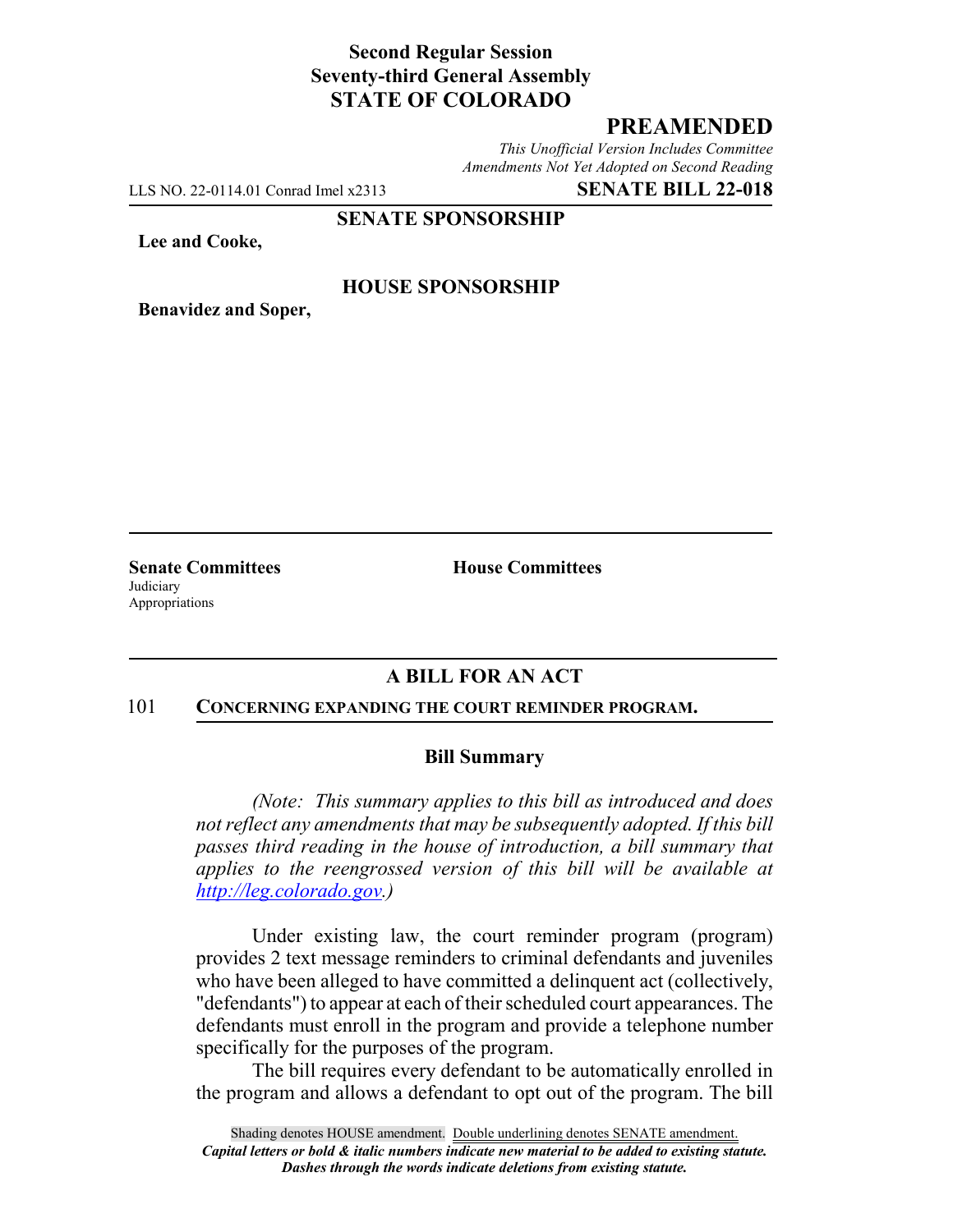clarifies that defendants alleged to have committed traffic offenses are enrolled in the program. The bill requires the program to use the best contact information available to the courts. The bill requires the program to provide at least 3 reminders, including one reminder the day before the court appearance, and, for court appearances that can be attended virtually, the final reminder must include a link to the virtual court appearance. The program must send reminders by text message, but may use another method if a defendant is unable to receive text messages.

The program is required to track the number of defendants that opt out of the program and to implement or recommend changes to improve participation. The judicial department is required to report information regarding reminders sent by methods other than text message.

Because defendants are automatically enrolled in the program, the bill repeals provisions related to notifying defendants of the opportunity to enroll in the program.

1 *Be it enacted by the General Assembly of the State of Colorado:*

2 **SECTION 1.** In Colorado Revised Statutes, 13-3-101, **amend** 3 (14)(a)(III), (14)(b), (14)(c)(I), (14)(c)(IV), (14)(c)(V), (14)(f)(III), and 4 (14)(h); and **add** (14)(a)(IV), (14)(c)(I.5), (14)(c)(VI), (14)(f)(V), 5 (14)(f)(VI), and  $(14)(i)$  as follows:

 **13-3-101. State court administrator - report - definitions - repeal.** (14) (a) (III) A phone number collected for the express purpose of administering the court reminder program pursuant to this section must 9 be kept separate from other identifying information. Such phone number 10 must only be used to achieve the statutory objective of the program as 11 described in subsection  $(14)(a)(I)$  of this section and must not be used or 12 shared by the judicial department for any other purpose. EACH COURT PARTICIPATING IN THE COURT REMINDER PROGRAM SHALL ENROLL EVERY CRIMINAL DEFENDANT AND JUVENILE PARTICIPANT IN THE PROGRAM. A CRIMINAL DEFENDANT OR JUVENILE PARTICIPANT MAY OPT OUT OF PARTICIPATING IN THE PROGRAM.

17 (IV) THE PROGRAM SHALL SEND REMINDERS TO THE BEST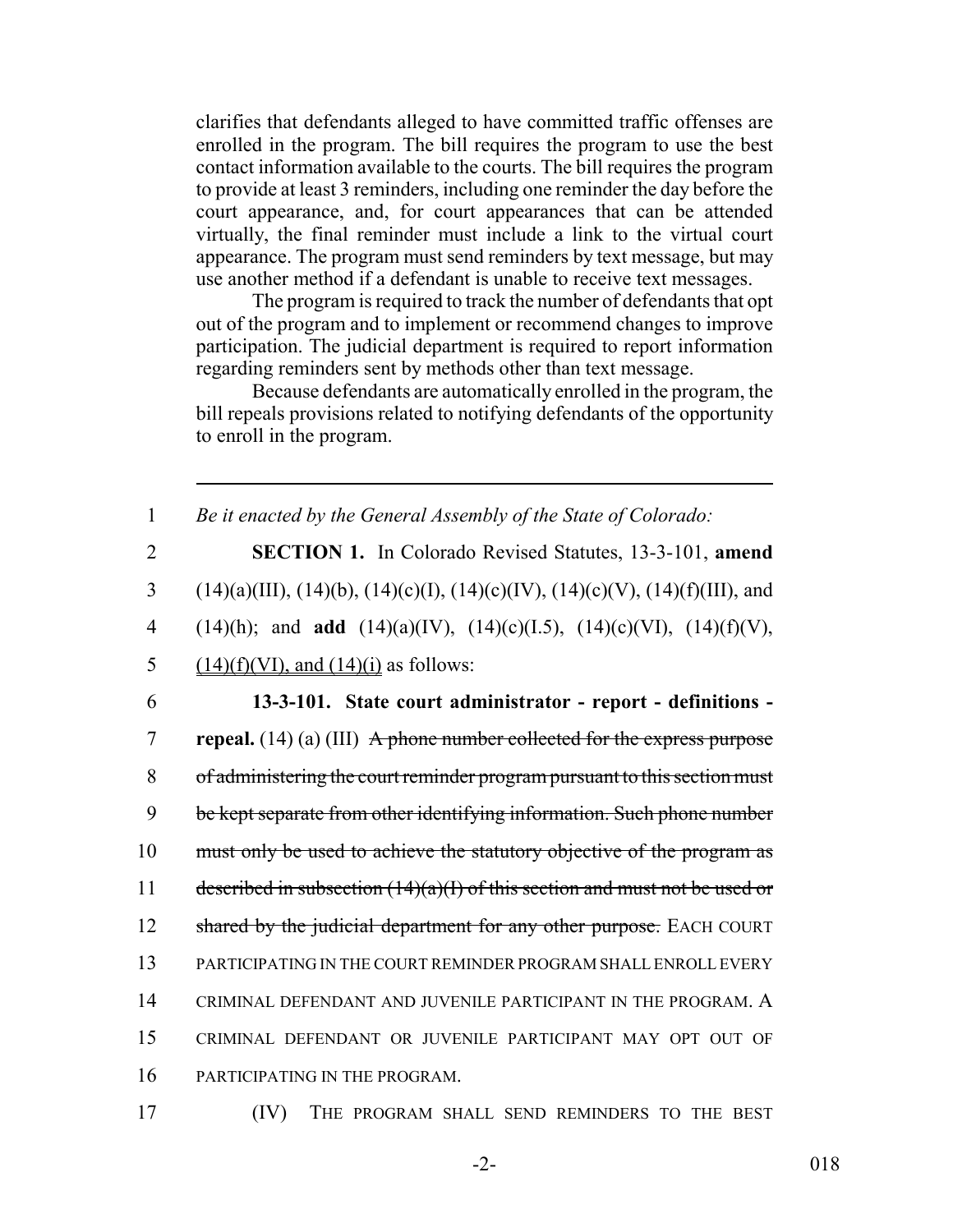CONTACT INFORMATION AVAILABLE TO THE COURT. BEFORE SENDING REMINDERS FOR THE DEFENDANT'S OR PARTICIPANT'S FIRST COURT APPEARANCE, THE PROGRAM SHALL MAKE ALL REASONABLE EFFORTS TO ENSURE THAT THE PROGRAM HAS THE SAME CONTACT INFORMATION AVAILABLE TO THE COURT, INCLUDING CONTACT INFORMATION PROVIDED BY A CRIMINAL DEFENDANT OR JUVENILE PARTICIPANT TO A LAW ENFORCEMENT AGENCY ON A SUMMONS OR BY ANY OTHER MEANS.

 (b) In administering the program, the state court administrator 9 shall prioritize the use of text messages to remind criminal defendants and 10 juvenile participants who have agreed to receive text messages and have 11 the capacity to receive text messages at the mobile telephone number 12 provided. The program must use text messages unless and until a more effective technological means of reminding defendants and juvenile 14 participants becomes available. OF COURT DATES AND UNPLANNED COURT CLOSURES.A TEXT MESSAGE REMINDER MUST BE SENT TO THE BEST PHONE NUMBER AVAILABLE TO THE COURT. In addition, or when a defendant or juvenile participant is unable to receive text messages, the state court 18 administrator, at his or her THE ADMINISTRATOR's discretion, may also use other communication methods, including telephone, e-mail, or other internet-based technology, to remind defendants and juvenile participants of court dates and unplanned court closures.

(c) The program must:

23 (I)  $(A)$  Provide at least two text message THREE reminders for all court appearances, INCLUDING THE FIRST COURT APPEARANCE, for 25 criminal defendants and juvenile participants in an eligible court. with the capacity to receive text messages and for whom the state court 27 administrator has a working mobile telephone number. ONE REMINDER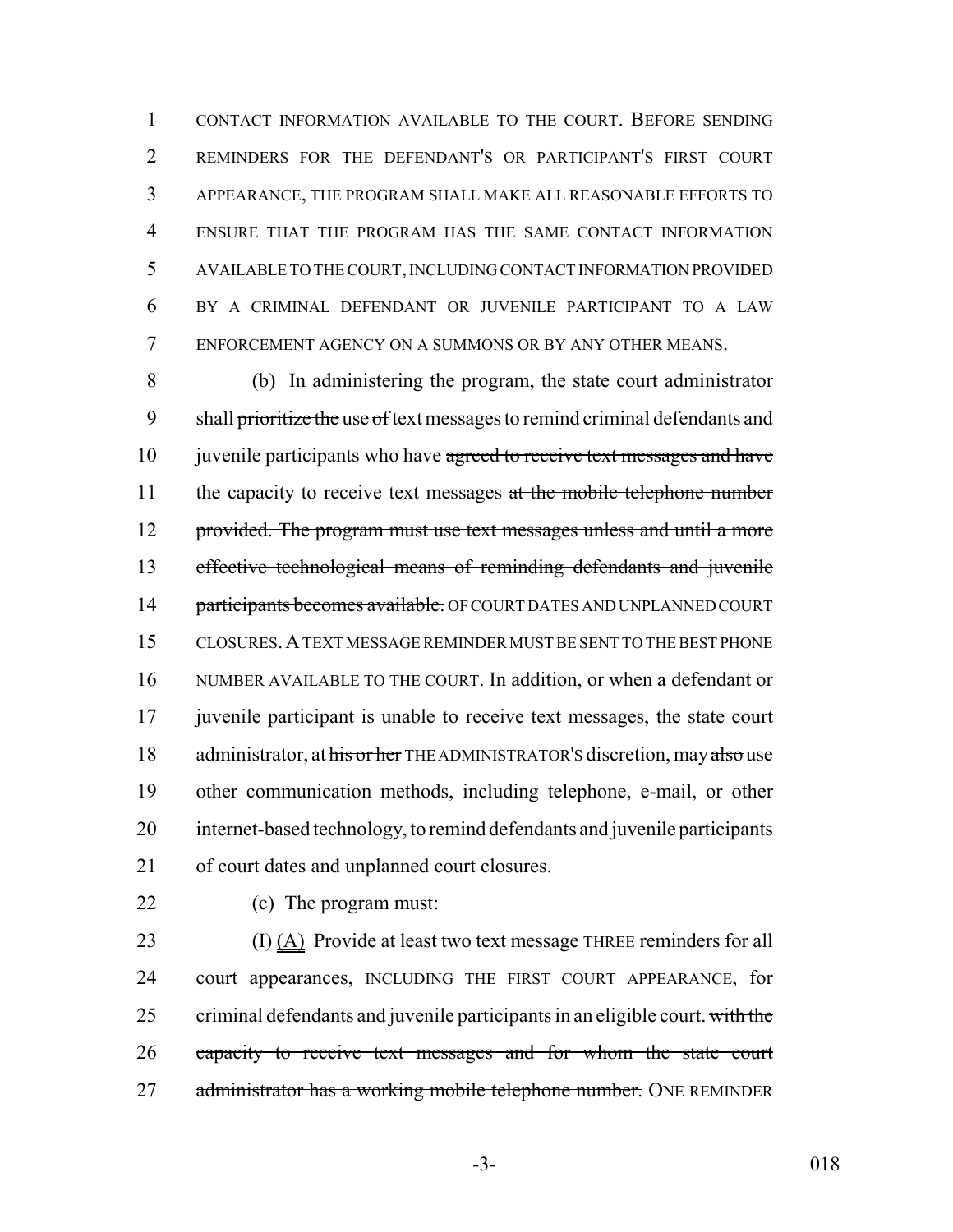MUST BE SENT THE DAY BEFORE THE COURT APPEARANCE. The reminders 2 must include at least the date, location, and time of the court appearance and contact information for questions related to the court appearance.

 (B) NOTWITHSTANDING THE REQUIREMENT IN SUBSECTION (14)(c)(I)(A) OF THIS SECTION, THE PROGRAM IS NOT REQUIRED TO SEND MORE THAN TWO REMINDERS WITHIN SEVEN DAYS BEFORE A COURT APPEARANCE OR MORE THAN ONE REMINDER WITHIN FORTY-EIGHT HOURS BEFORE A COURT APPEARANCE.

 (I.5) FOR COURT APPEARANCES THAT CAN BE ATTENDED VIRTUALLY, PROVIDE THE LINK TO THE VIRTUAL COURT APPEARANCE IN, AT LEAST, THE FINAL REMINDER SENT BEFORE THE APPEARANCE;

 (IV) Identify defendants and juvenile participants with upcoming court appearances who cannot be reached and, as resources allow, attempt 14 to acquire current contact information; and

 (V) Collect data concerning the number of criminal defendants and juvenile participants who fail to appear at their scheduled court appearances despite having been sent one or more reminders to a working telephone number; AND

 (VI) COLLECT DATA CONCERNING THE NUMBER OF CRIMINAL DEFENDANTS AND JUVENILE PARTICIPANTS WHO OPT OUT OF THE PROGRAM AND, IF POSSIBLE, THEIR REASONS FOR OPTING OUT.

 (f) In its annual report to the committees of reference pursuant to section 2-7-203, the judicial department shall include information concerning the activities of the state court administrator pursuant to this subsection (14). To the extent practicable, the report must include:

 (III) The number of criminal defendants and juvenile participants 27 in each eligible court who were sent a reminder to a working telephone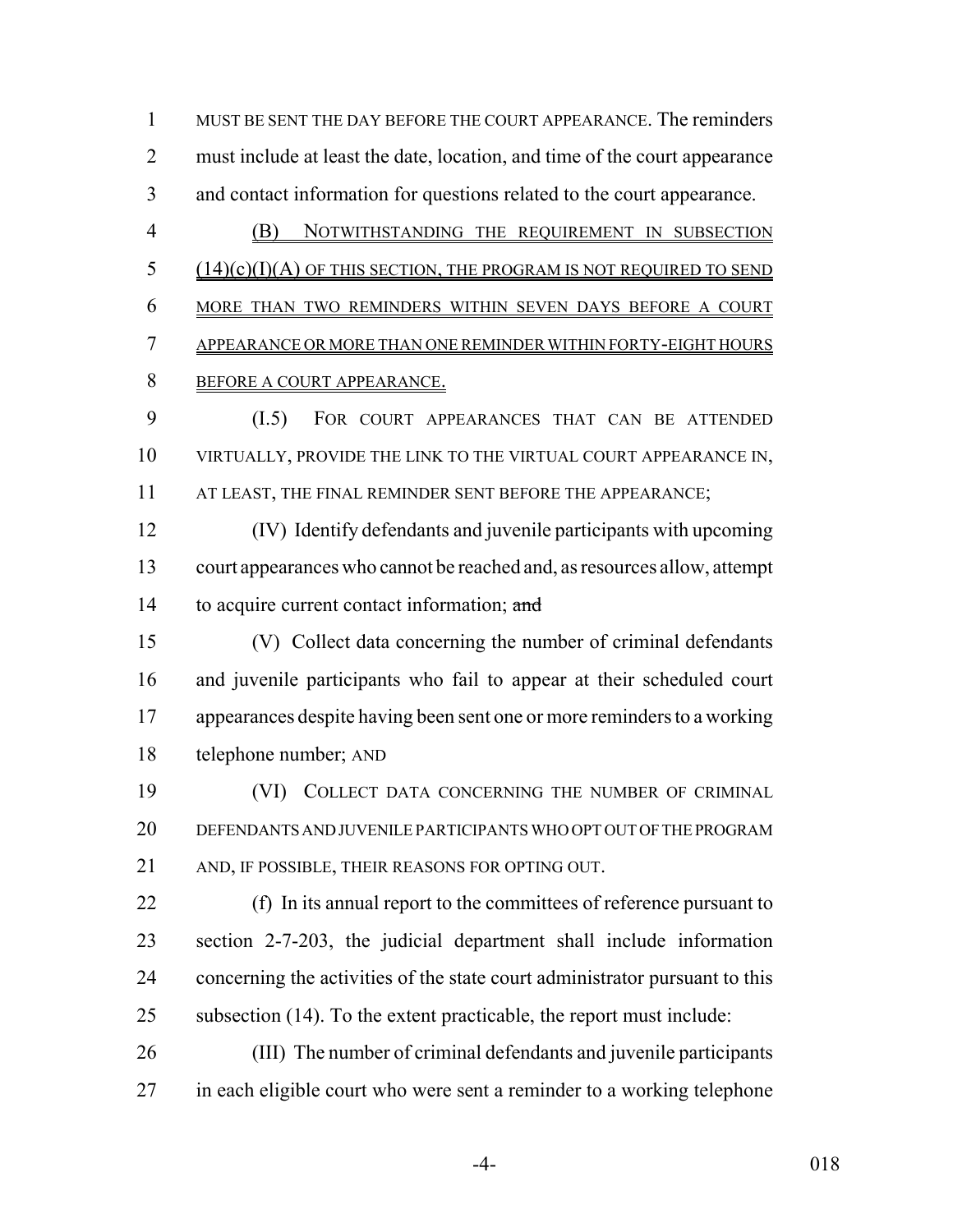number from the program but who nonetheless failed to appear for a court 2 hearing;  $\frac{and}{}$ 

 (V) THE NUMBER OF CRIMINAL DEFENDANTS AND JUVENILE PARTICIPANTS WHO OPT OUT OF THE PROGRAM, THE REASONS THEY ELECTED TO OPT OUT, AND RECOMMENDATIONS FOR CHANGES TO INCREASE PARTICIPATION IN THE PROGRAM AND REDUCE THE NUMBER OF CRIMINAL DEFENDANTS AND JUVENILE PARTICIPANTS WHO OPT OUT; AND (VI) IF, AT THE STATE COURT ADMINISTRATOR'S DISCRETION, THE PROGRAM SENDS ANY REMINDERS BY COMMUNICATION METHODS OTHER THAN TEXT MESSAGE, THE NUMBER OF CRIMINAL DEFENDANTS AND JUVENILE PARTICIPANTS WHO WERE SENT A REMINDER OTHER THAN A TEXT MESSAGE REMINDER, THE COMMUNICATION METHOD USED, AND WHETHER THE DEFENDANTS OR PARTICIPANTS FAILED TO APPEAR AT THEIR SCHEDULED COURT APPEARANCE.

 (h) As used in this subsection (14), unless the context otherwise requires:

 (I) "CRIMINAL DEFENDANT" INCLUDES A PERSON ALLEGED TO HAVE COMMITTED A TRAFFIC OFFENSE BUT DOES NOT INCLUDE A PERSON ALLEGED TO HAVE COMMITTED A TRAFFIC INFRACTION.

20  $(H)$  (II) "Eligible court" means a district court, county court, or municipal court that uses the integrated Colorado online network that is the judicial department's case management system.

23 (H<sub>t</sub>) (III) "Juvenile participant" means a juvenile who has been alleged to have committed a delinquent act, as defined in section 19-2.5-102, OR A TRAFFIC OFFENSE, who is required to appear before an eligible court. "Juvenile participant" includes the juvenile's parent, guardian, or legal custodian. "JUVENILE PARTICIPANT" DOES NOT INCLUDE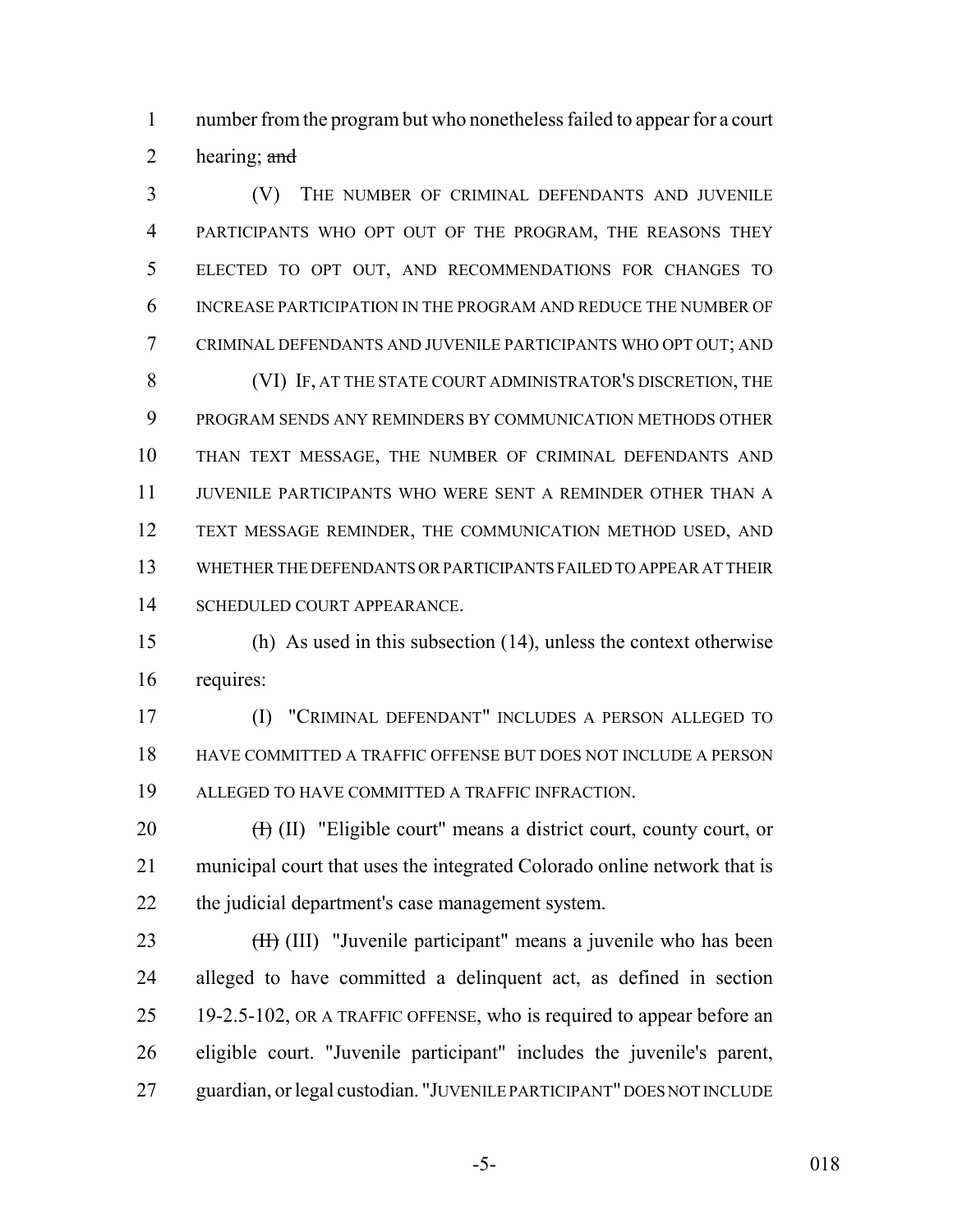| 1  | A JUVENILE ALLEGED TO HAVE COMMITTED A TRAFFIC INFRACTION.                                  |
|----|---------------------------------------------------------------------------------------------|
| 2  | THE STATE COURT ADMINISTRATOR SHALL CONVENE<br>(1)                                          |
| 3  | WORKING GROUP T<br>BEST PRACTICES IN COURT REMINDERS, ASSESS                                |
| 4  | EFFECTIVENESS OF THE COURT REMINDER PROGRAM ESTABLISHED                                     |
| 5  | $(14)$ .<br><b>SUBSECTION</b><br>AND RECOMMEND<br>THE<br><b>STATE</b><br><b>COURT</b><br>то |
| 6  | <b>ADMINISTRATOR'S OFFICE</b><br>ANY APPROPRIATE<br><b>CHANGES</b><br>TO THE COURT          |
| 7  | REMINDER PROGRAM. THE JUDICIAL DEPARTMENT SHALL PROVIDE STAFF                               |
| 8  | <b>SUPPORT</b><br>NECESSARY FOR THE WORKING GROUP TO CARRY OUT ITS DUTIES.                  |
| 9  | WORKING GROUP<br>THE.<br>CONSISTS OF<br>THE STATE<br><b>COURT</b>                           |
| 10 | ADMINISTRATOR OR THE ADMINISTRATOR'S DESIGNEE; A PUBLIC DEFENDER                            |
| 11 | APPOINTED BY<br>'HE STATE PUBLIC DEFENDER; A MEMBER OF A STATEWIDE                          |
| 12 | ORGANIZATION OF PRETRIAL SERVICES ORGANIZATIONS, APPOINTED                                  |
| 13 | DIRECTOR OF<br>THE COLORADO<br>ORGANIZATION:<br>THE<br><b>EXECUTIVE</b>                     |
| 14 | ATTORNEYS' COUNCIL OR THE EXECUTIVE DIRECTOR'S DESIGNEE;<br>DISTRICT                        |
| 15 | <b>ONE</b><br>MEMBER.<br><b>APPOINTED</b><br>BY<br>THE SPEAKER OF<br>THE .<br><b>HOUSE</b>  |
| 16 | REPRESENTATIVES, WHO REPRESENTS A COLORADO-BASED NONPROFIT                                  |
| 17 | EXPERTISE IN PRETRIAL RELEASE AND COURT<br>ORGANIZATION<br><b>WITH</b>                      |
| 18 | REMINDER PROGRAMS.                                                                          |
| 19 | ON OR BEFORE JULY 31, 2022, THE APPOINTING AUTHORITIES                                      |
| 20 | SHALL MAKE APPOINTMENTS TO THE WORKING GROUP AND INFORM THE                                 |
| 21 | STATE COURT ADMINISTRATOR OF THE APPOINTMENTS.                                              |
| 22 | (IV) THE WORKING GROUP SHALL MEET QUARTERLY. THE STATE                                      |
| 23 | COURT ADMINISTRATOR, OR THE ADMINISTRATOR'S DESIGNEE, SHALL                                 |
| 24 | CONVENE THE FIRST WORKING GROUP MEETING NO LATER THAN                                       |
| 25 | SEPTEMBER 30, 2022, AND SHALL CONVENE EACH MEETING OF THE                                   |
| 26 | <b>WORKING GROUP THEREAFTER.</b>                                                            |
| 27 | THE WORKING GROUP MAY REQUEST DATA AND INFORMATION                                          |

-6- 018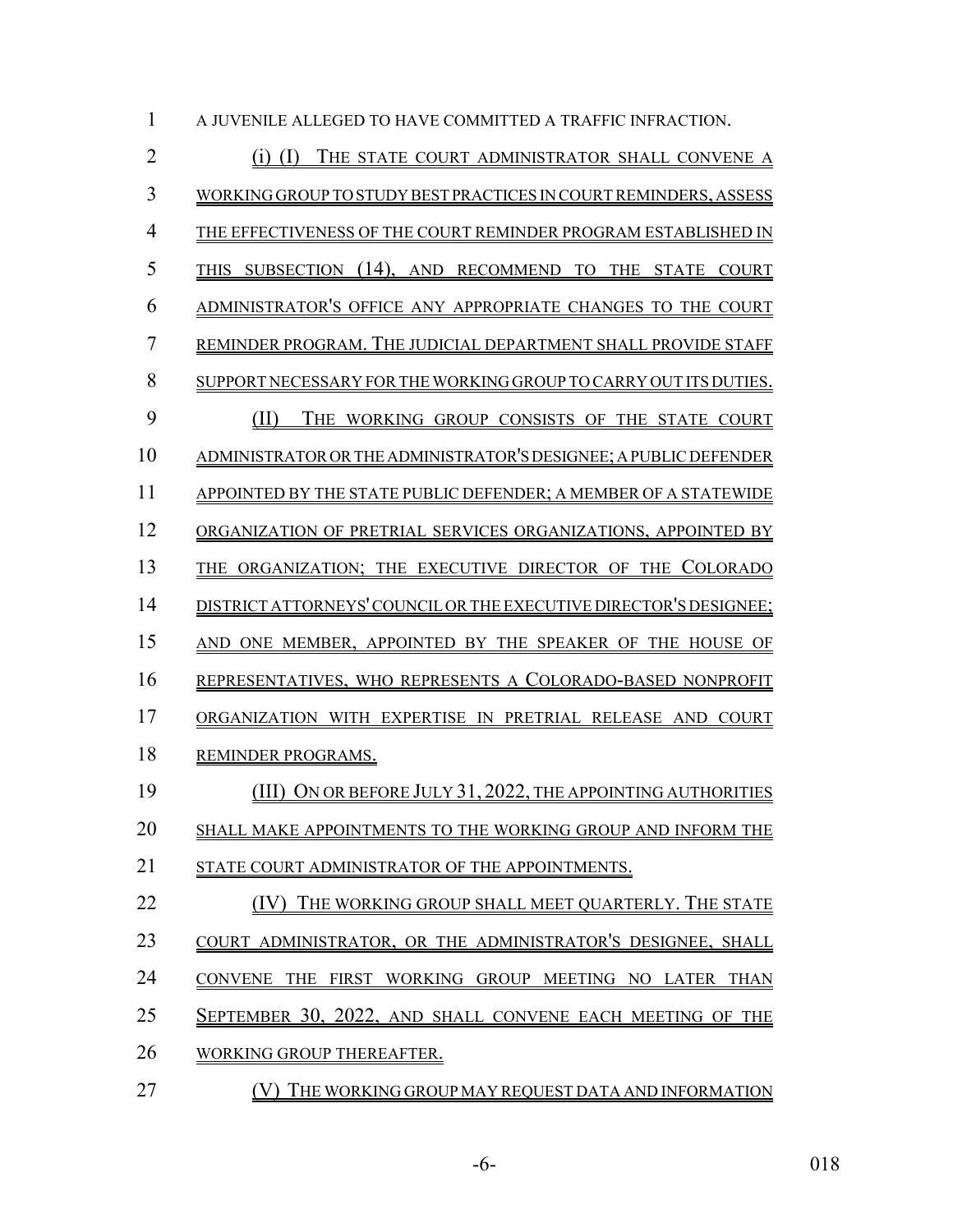| 1              | FROM THE JUDICIAL DEPARTMENT ABOUT THE COURT REMINDER PROGRAM.                |
|----------------|-------------------------------------------------------------------------------|
| $\overline{2}$ | IN ITS ANNUAL REPORT TO THE COMMITTEES OF REFERENCE<br>(VI)                   |
| 3              | PURSUANT TO SECTION 2-7-203, THE JUDICIAL DEPARTMENT SHALL                    |
| 4              | PRESENT THE RECOMMENDATIONS MADE BY THE WORKING GROUP,                        |
| 5              | WHETHER THE RECOMMENDATIONS WERE IMPLEMENTED, AND THE                         |
| 6              | RATIONALE FOR IMPLEMENTING OR REJECTING ANY RECOMMENDATION.                   |
| 7              | THIS SUBSECTION $(14)(i)$ IS REPEALED, EFFECTIVE JUNE 30,<br>(VII)            |
| 8              | <u>2025.</u>                                                                  |
| 9              | <b>SECTION 2.</b> In Colorado Revised Statutes, repeal 13-1-138 as            |
| 10             | follows:                                                                      |
| 11             | 13-1-138. Notification of court reminder program. A court that                |
| 12             | participates in the court reminder program established in section 13-3-101    |
| 13             | $(14)(a)(I)$ shall notify a criminal defendant or juvenile participant, as    |
| 14             | defined in section 13-3-101 (14), at each court appearance that the           |
| 15             | individual can elect to provide a mobile telephone number that will be        |
| 16             | used by the court solely to provide text message reminders for future         |
| 17             | court dates and unplanned court closures, and shall provide the               |
| 18             | opportunity for the individual to provide a mobile telephone number or        |
| 19             | update a mobile telephone number for that purpose.                            |
| 20             | SECTION 3. In Colorado Revised Statutes, repeal 16-4-105.5 as                 |
| 21             | follows:                                                                      |
| 22             | 16-4-105.5. Notification of court reminder program. A person                  |
| 23             | released on bond pursuant to this part 1 who is ordered to appear in a        |
| 24             | court that participates in the court reminder program established in          |
| 25             | section $13-3-101$ $(14)(a)(1)$ , and any person otherwise ordered to appear  |
| 26             | in a court that participates in the program, must be notified that the person |
| 27             | can elect to provide a mobile telephone number that will be used by the       |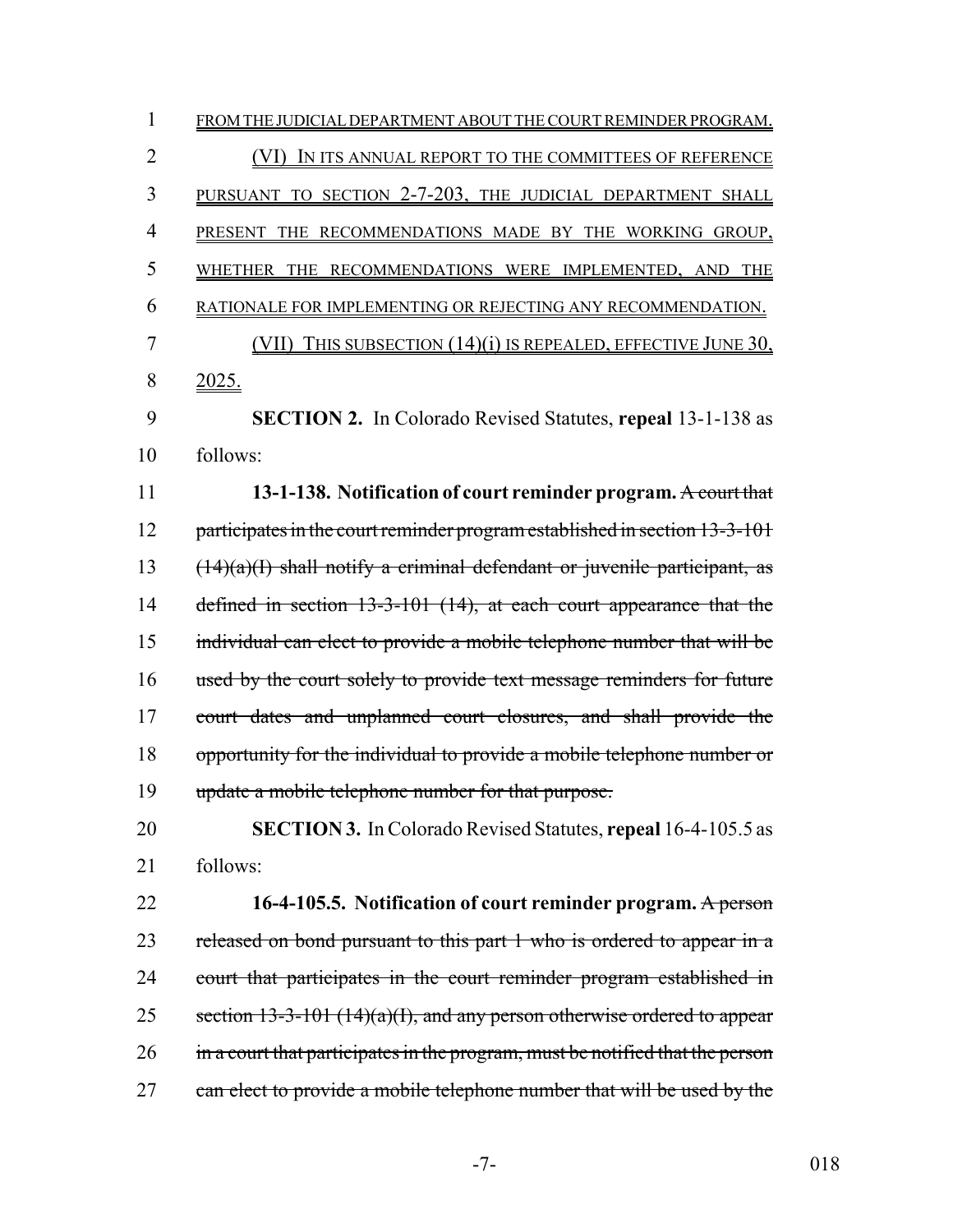1 court solely to provide text message reminders for future court dates and 2 unplanned court closures and must be provided the opportunity to provide 3 a mobile telephone number or update a mobile telephone number for that 4 purpose.

5 **SECTION 4.** In Colorado Revised Statutes, **repeal** 16-4-206 as 6 follows:

7 **16-4-206. Notification of court reminder program.** A person 8 released on bond pursuant to this part 2 who is ordered to appear in a 9 court that participates in the court reminder program established in 10 section  $13-3-101$  (14)(a)(I), and any person otherwise ordered to appear 11 in a court that participates in the program, must be notified that the person 12 can elect to provide a mobile telephone number that will be used by the 13 court solely to provide text message reminders for future court dates and 14 unplanned court closures, and must be provided the opportunity to 15 provide a mobile telephone number or update a mobile telephone number 16 for that purpose.

17 **SECTION 5.** In Colorado Revised Statutes, 16-5-206, **repeal**  $18$  (2)(g) as follows:

19 **16-5-206. Summons in lieu of warrant.** (2) If a summons is 20 issued in lieu of a warrant under this section:

21 (g) It shall advise the person summoned that the person can elect 22 to provide a mobile telephone number that will solely be used to provide 23 text message reminders of future court dates and unplanned court 24 closures, and provide an opportunity for the person to provide a mobile 25 telephone number for that purpose.

26 **SECTION 6.** In Colorado Revised Statutes, 19-2.5-303, **repeal**  $27$  (5)(c) as follows:

-8- 018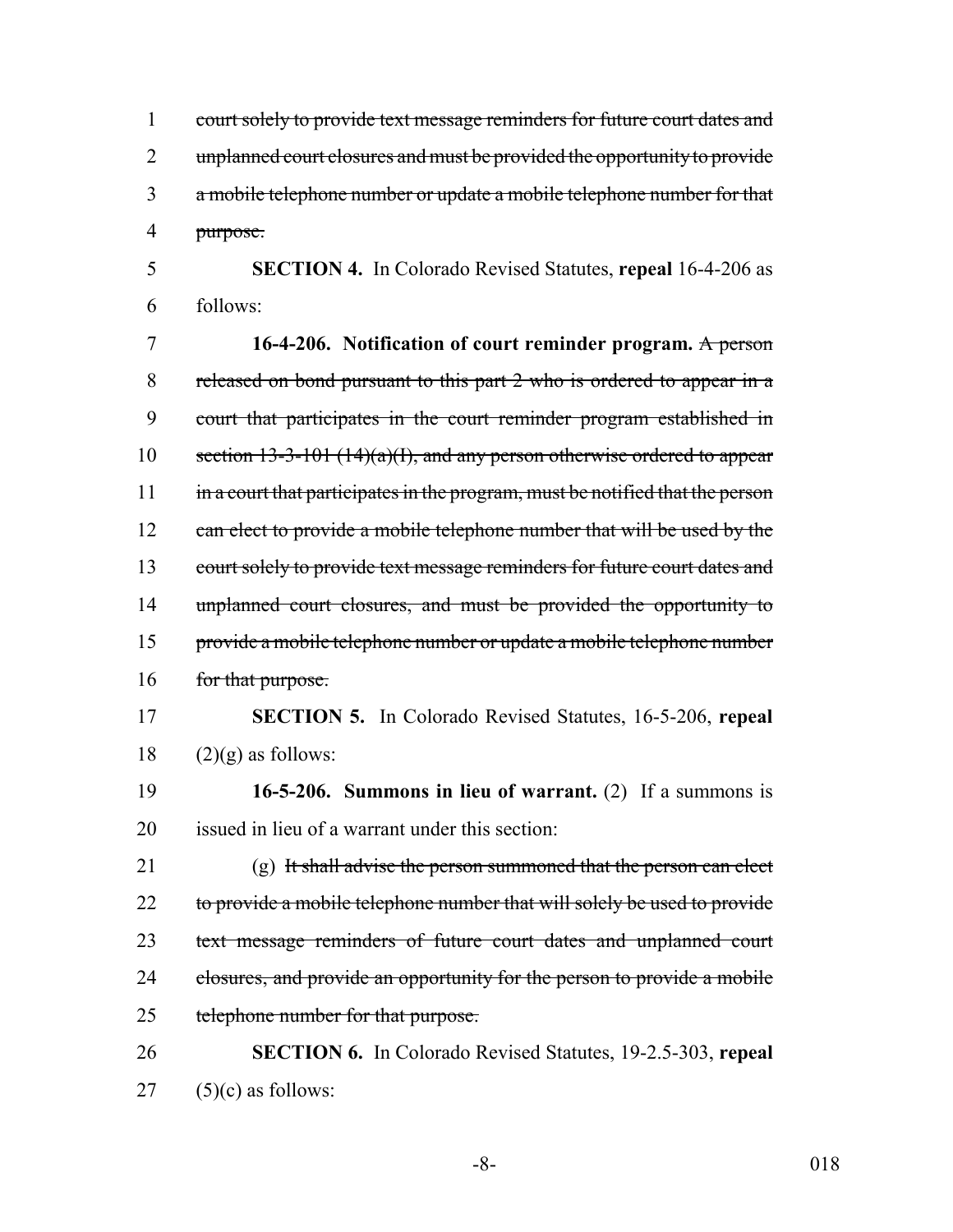**19-2.5-303. Duty of officer - screening teams - notification - release or detention.** (5) (c)  $A$  law enforcement officer who serves a 3 juvenile or a juvenile's parent, guardian, or legal custodian with a written promise to appear in a court that participates in the court reminder 5 program established in section  $13-3-101$   $(14)(a)(I)$  shall notify the person served that the juvenile and the juvenile's parent, guardian, or legal custodian can elect to provide a mobile telephone number that will be used by the court solely to provide text message reminders for future court dates and unplanned court closures and shall provide the opportunity for the juvenile and the juvenile's parent, guardian, or legal custodian to provide a mobile telephone number or update a mobile 12 telephone number for that purpose.

13 **SECTION 7.** In Colorado Revised Statutes, 19-2.5-501, **repeal**  $14$  (11) as follows:

15 **19-2.5-501. Summons - issuance - contents - service -** 16 **legislative declaration.** (11) A person who serves a juvenile or a 17 juvenile's parent, guardian, or legal custodian with a summons to appear 18 in a court that participates in the court reminder program established in 19 section  $13-3-101(14)(a)(1)$  shall notify the person served that the juvenile 20 and the juvenile's parent, guardian, or legal custodian can elect to provide 21 a mobile telephone number that will be used by the court solely to provide 22 text message reminders for future court dates and unplanned court 23 closures, and provide the opportunity for the juvenile and the juvenile's 24 parent, guardian, or legal custodian to provide a mobile telephone number 25 or update a mobile telephone number for that purpose.

26 **SECTION 8.** In Colorado Revised Statutes, **repeal** 19-2.5-603 as 27 follows: